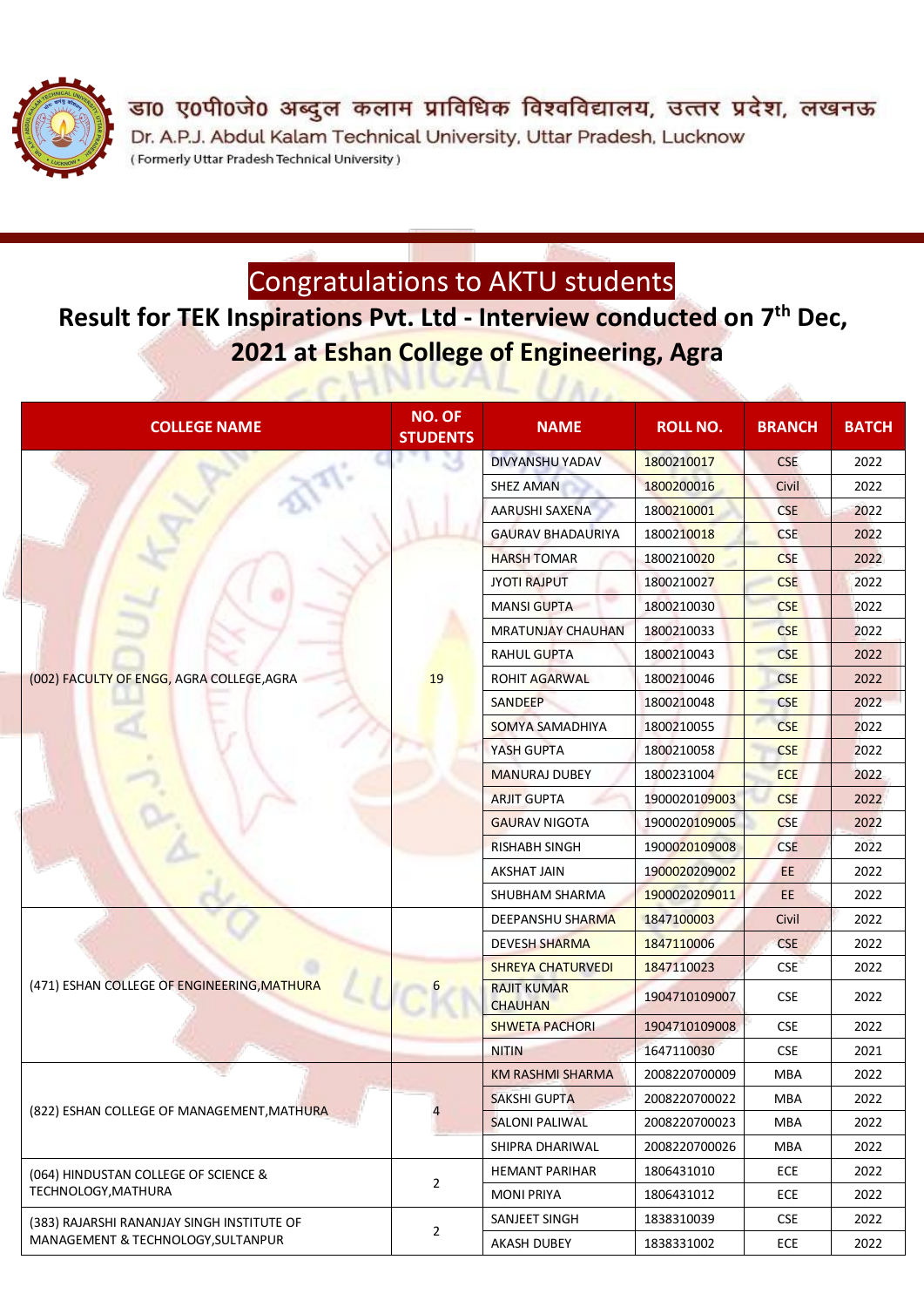| <b>COLLEGE NAME</b>                                           | <b>NO. OF</b><br><b>STUDENTS</b> | <b>NAME</b>     | ROLL NO.   | <b>BRANCH</b> | <b>BATCH</b> |
|---------------------------------------------------------------|----------------------------------|-----------------|------------|---------------|--------------|
| (004) RAJA BALWANT SINGH ENGINEERING TECHNICAL<br>CAMPUS,AGRA |                                  | SHRISTI AGARWAL | 1800410057 | CSE           | 2022         |
| (126) SACHDEVA INSTITUTE OF TECHNOLOGY, MATHURA               |                                  | KM JAYA KATIYA  | 1812610012 | CSE           | 2022         |

कर्म

LUCKNOW

 $\circ$ 

HALAM TECH

ACTED ABDULT

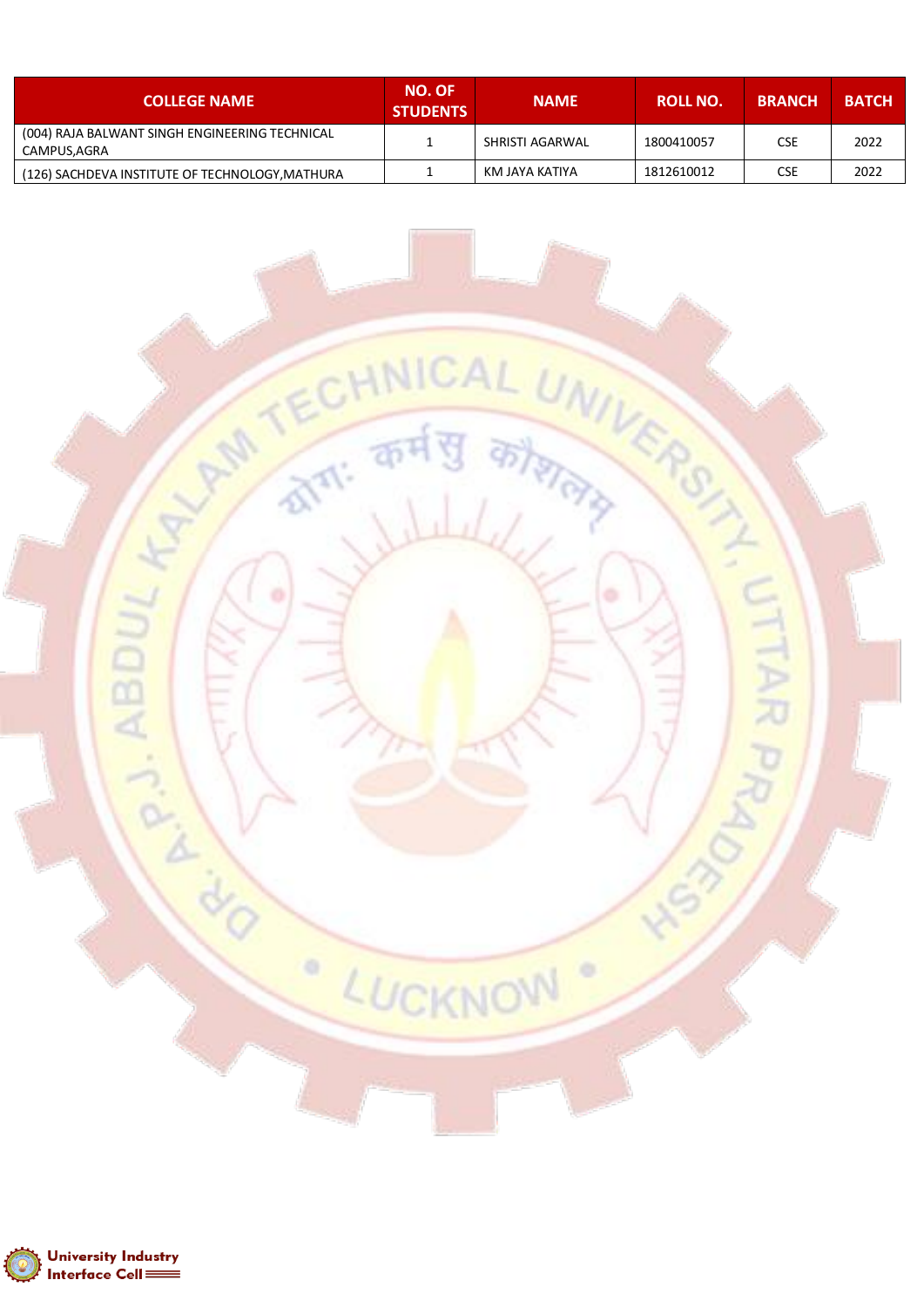## Congratulations to AKTU students

## **Result for TEK Inspirations Pvt. Ltd - Interview conducted on 7th Sept, 2021 at RD Engineering, Ghaziabad**

| <b>NO. OF</b><br><b>COLLEGE NAME</b><br><b>STUDENTS</b>            |                | <b>NAME</b>                    | <b>ROLL NO.</b> | <b>BRANCH</b>         | <b>BATCH</b> |
|--------------------------------------------------------------------|----------------|--------------------------------|-----------------|-----------------------|--------------|
|                                                                    |                | <b>AKASH VERMA</b>             | 1823110008      | <b>CSE</b>            | 2022         |
|                                                                    |                | <b>HASNAIN ABBAS ZAIDI</b>     | 1723110039      | <b>CSE</b>            | 2021         |
|                                                                    |                | <b>RAHUL SOM</b>               | 1723110076      | <b>CSE</b>            | 2021         |
| (231) R.D.ENGINEERING COLLEGE, GHAZIABAD                           |                | <b>ANKIT RAGHAV</b>            | 1723113010      | IT                    | 2021         |
|                                                                    |                | <b>DHRUV YADAV</b>             | 1823110028      | <b>CSE</b>            | 2022         |
|                                                                    |                | <b>SWEETY</b>                  | 1823110105      | <b>CSE</b>            | 2022         |
|                                                                    |                | <b>DEVANSHU</b>                | 1823113012      | IT                    | 2022         |
|                                                                    |                | <b>SHRIJAN</b>                 | 1823113049      | $\mathsf{I}$          | 2022         |
|                                                                    |                | <b>ARYA PARASHAR</b>           | 1812810013      | <b>CSE</b>            | 2022         |
| (128) BHARAT INSTITUTE OF TECHNOLOGY, MEERUT                       | 3              | <b>HARSHIT BHARDWAJ</b>        | 1812810025      | <b>CSE</b>            | 2022         |
|                                                                    |                | SARTHAK PARASHAR               | 1812810064      | <b>CSE</b>            | 2022         |
| (083) S.D.COLLEGE OF ENGINEERING &                                 | $\overline{2}$ | <b>SAKSHAM SINGHAL</b>         | 1808310041      | <b>CSE</b>            | 2022         |
| TECHNOLOGY, MUZAFFARNAGAR                                          |                | SAMARTH GARG                   | 1808310042      | <b>CSE</b>            | 2022         |
| (161) KRISHNA ENGG. COLLEGE, GHAZIABAD                             | 2              | <b>SUMIT SHARMA</b>            | 1816113054      | T                     | 2022         |
|                                                                    |                | YUVRAJ SHARMA                  | 1816113062      | $\mathsf{I}$          | 2022         |
| (695) SRI RAM GROUP OF COLLEGES, MUZAFFARNAGAR                     | $\overline{2}$ | APEKSHA                        | 1869510013      | <b>CSE</b>            | 2022         |
|                                                                    |                | <b>RIYA</b>                    | 1869510047      | <b>CSE</b>            | 2022         |
|                                                                    | $\overline{2}$ | <b>SACHIN SHARMA</b>           | 2008570700036   | <b>MBA</b>            | 2022         |
| (857) U.P. INSTITUTE OF DESIGN, NOIDA                              |                | <b>SHUBHAM BHARDWAJ</b>        | 2008570700041   | <b>MBA</b>            | 2022         |
| (231) R.D.ENGINEERING COLLEGE, GHAZIABAD                           | $\mathbf{1}$   | <b>SHUBHAM SHARMA</b>          | 1723110103      | <b>CSE</b>            | 2021         |
| (695) SRI RAM GROUP OF COLLEGES, MUZAFFARNAGAR                     | $\mathbf{1}$   | SIDDHANT<br><b>KULSHRESTHA</b> | 1769510050      | <b>CSE</b>            | 2021         |
| (796) ADHUNIK COLLEGE OF ENGG., GHAZIABAD                          | $\mathbf{1}$   | <b>SHAKSHI SHARMA</b>          | 1779610035      | <b>CSE</b>            | 2021         |
| (033) RAJ KUMAR GOEL INSTT. OF<br>TECHNOLOGY, GHAZIABAD            | $\mathbf{1}$   | <b>AHMAD QURESHI</b>           | 1803310021      | <b>CSE</b>            | 2022         |
| (132) GREATER NOIDA INSTITUTE OF<br>TECHNOLOGY, GAUTAM BUDDH NAGAR | $\mathbf{1}$   | AAYUSH KUMAR                   | 1813210002      | <b>CSE</b>            | 2022         |
| (027) AJAY KUMAR GARG ENGG. COLLEGE, GHAZIABAD                     | 1              | DEEVYANSHA PANDEY              | 1802710906      | <b>CSE</b>            | 2021         |
| (796) ADHUNIK COLLEGE OF ENGG., GHAZIABAD                          | 1              | KM. KRITIKA                    | 1879610902      | $\mathsf{CSE}\xspace$ | 2021         |
| (220) HI-TECH. INSTITUTE OF ENGINEERING<br>&TECHNOLOGY, GHAZIABAD  | $\mathbf{1}$   | SHUDHANSHU                     | 1822010064      | <b>CSE</b>            | 2022         |
| (016) RAKSHPAL BAHADUR MANAGEMENT<br>INSTITUTE, BAREILLY           | $\mathbf{1}$   | <b>ABHINAV SAXENA</b>          | 1900160700001   | MBA                   | 2021         |
| (033) RAJ KUMAR GOEL INSTT. OF<br>TECHNOLOGY, GHAZIABAD            | $\mathbf{1}$   | <b>ABHISHEK AGARWAL</b>        | 1900330700001   | MBA                   | 2021         |
| (820) AJAY KUMAR GARG INSTITUTE OF<br>MANAGEMENT, GHAZIABAD        | $\mathbf{1}$   | <b>AADITYA SRIVASTAV</b>       | 1908200700001   | MBA                   | 2022         |
| (143) I.M.S. ENGINEERING COLLEGE, GHAZIABAD                        | $\mathbf{1}$   | <b>HERSHITA GAUTAM</b>         | 1714310077      | <b>CSE</b>            | 2021         |

# Congratulations to AKTU students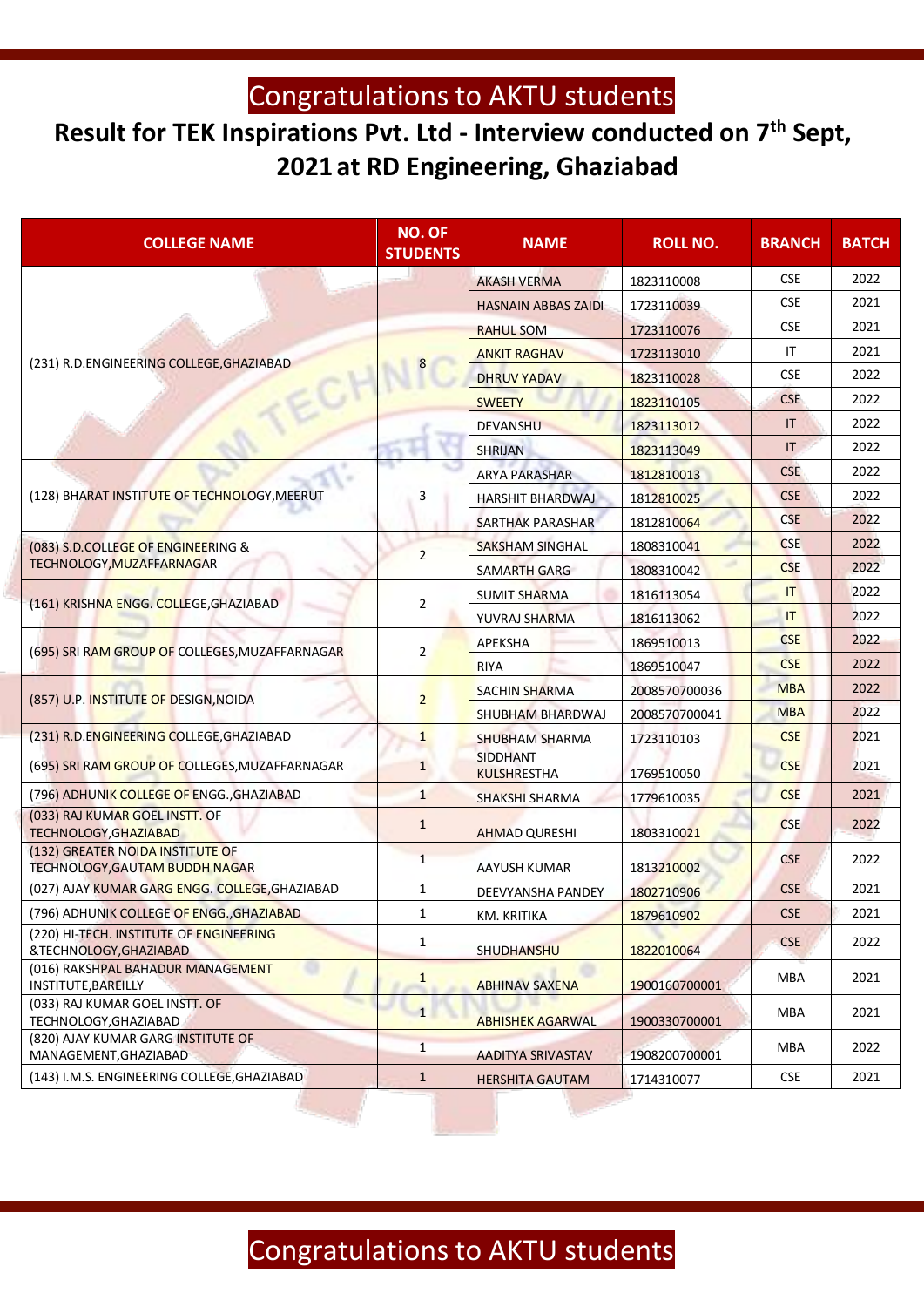#### **Result for TEK Inspirations Pvt. Ltd - Interview conducted on 8th Sept, 2021 at Buddha Institute of Technology, Gorakhpur**

| <b>COLLEGE NAME</b>                                                  | <b>NO. OF</b><br><b>STUDENTS</b> | <b>NAME</b>                            | <b>ROLL NO</b> | <b>BRANCH</b> | <b>BATCH</b> |
|----------------------------------------------------------------------|----------------------------------|----------------------------------------|----------------|---------------|--------------|
|                                                                      |                                  | RUPENDRA PRAJAPATI                     | 1852540077     | <b>ME</b>     | 2022         |
|                                                                      |                                  | <b>RISHABH TIWARI</b>                  | 1852540075     | <b>ME</b>     | 2022         |
|                                                                      |                                  | <b>VAIBHAV NIWAS MISHRA</b>            | 1852540110     | ME            | 2022         |
|                                                                      |                                  | <b>SUPRIYA TIWARI</b>                  | 1752531106     | <b>ECE</b>    | 2021         |
|                                                                      |                                  | <b>NAMAN SINHA</b>                     | 1852531073     | <b>ECE</b>    | 2022         |
| 525-BUDDHA INSTITUTE OF TECHNOLOGY, GORAKHPUR                        | 11                               | <b>VINAY KUMAR GUPTA</b>               | 1852513060     | IT            | 2022         |
|                                                                      |                                  | <b>SHAMBHAVI SRIVASTAVA</b>            | 1852531065     | <b>ECE</b>    | 2022         |
|                                                                      |                                  | <b>SUDHANSHU</b><br><b>VISHWAKARMA</b> | 1852531113     | <b>ECE</b>    | 2022         |
|                                                                      |                                  | <b>GOLDI SINGH</b>                     | 1852531040     | <b>ECE</b>    | 2022         |
|                                                                      |                                  | <b>ANWESHA SINGH</b>                   | 1852531022     | <b>ECE</b>    | 2022         |
|                                                                      |                                  | <b>ARBAAZ HAQUE</b>                    | 1752540026     | <b>ME</b>     | 2021         |
| 120-INSTITUTE OF TECHNOLOGY &                                        | $\overline{2}$                   | <b>RIYA SRIVASTAVA</b>                 | 1812010054     | <b>CSE</b>    | 2022         |
| MANAGEMENT, GORAKHPUR                                                |                                  | <b>AHMAD RAIYAN</b>                    | 1712010012     | <b>ECE</b>    | 2021         |
|                                                                      | $\overline{2}$                   | <b>ASHUTOSH KUMAR SHUKLA</b>           | 1905170700017  | <b>MBA</b>    | 2021         |
| 517-KIPM COLLEGE OF MANAGEMENT, GORAKHPUR                            |                                  | <b>KAJAL SINGH</b>                     | 1905170700033  | <b>MBA</b>    | 2021         |
| <b>360-GOEL INSTITUTE OF TECHNOLOGY &amp;</b><br>MANAGEMENT, LUCKNOW | 1                                | <b>PALAK CHAURASIA</b>                 | 1903600700037  | <b>MBA</b>    | 2021         |
| 46-MAHARANA PRATAP ENGINEERING COLLEGE, KANPUR                       | $\mathbf{1}$                     | <b>SAKSHAM RAI</b>                     | 1804610091     | <b>CSE</b>    | 2022         |
| 472-INSTITUTE OF TECHNOLOGY &<br>MANAGEMENT, MAHARAJGANJ             | $\mathbf{1}$                     | <b>ABHINAV KASHYAP</b>                 | 1747210002     | <b>CSE</b>    | 2021         |
| 735-RAJKIYA ENGINEERING COLLEGE, BIJNAUR                             | $\mathbf{1}$                     | <b>ANUPAM PANDEY</b>                   | 1873513902     | IT            | 2021         |



## Congratulations to AKTU students

LUCKNOW

۰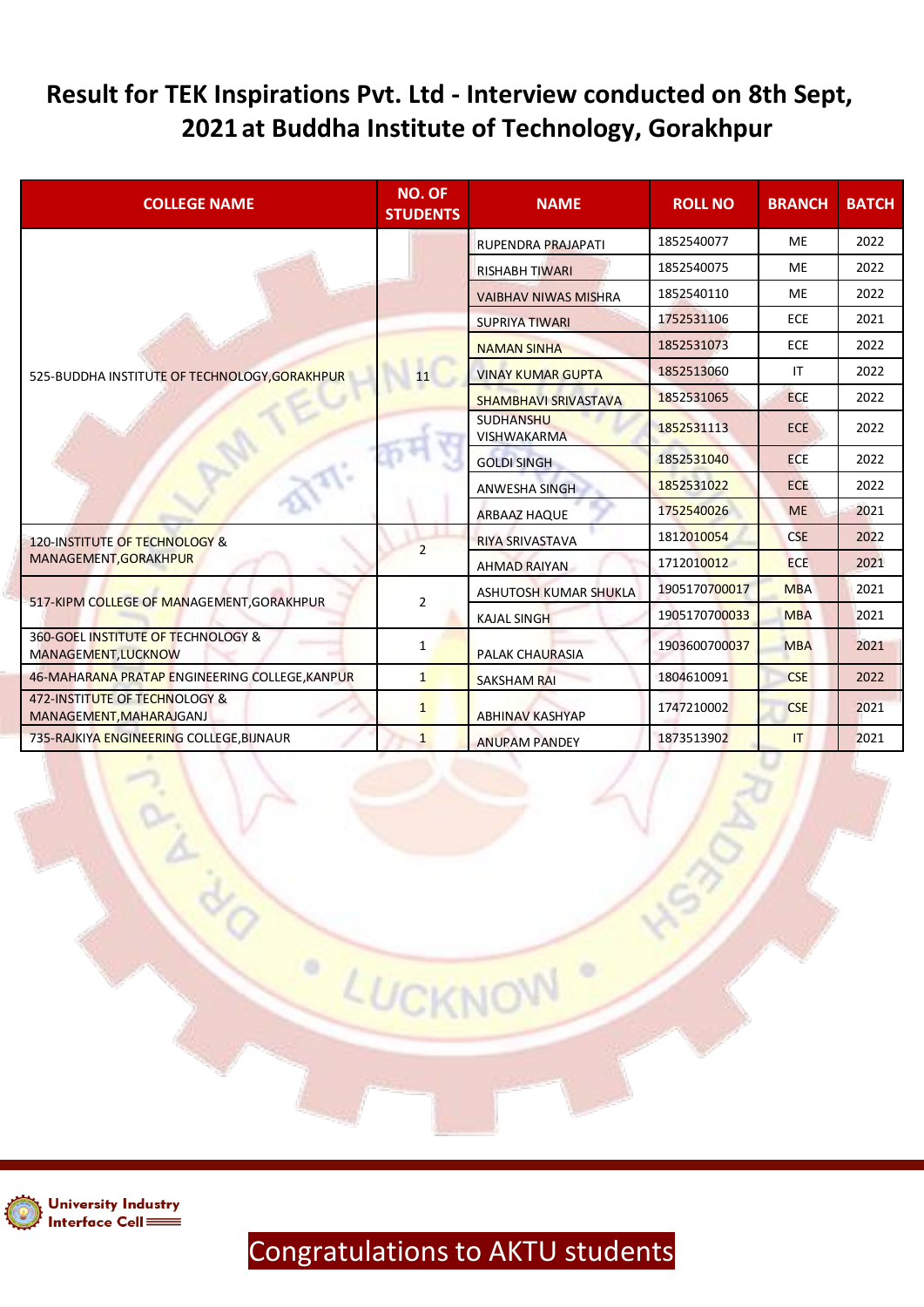#### **Result for TEK Inspirations Pvt. Ltd - Interview conducted on 6th Sept, 2021 at B.S.A. College of Engineering & Technology, Mathura**

| <b>COLLEGE NAME</b>                                  | <b>NO. OF</b><br><b>STUDENTS</b> | <b>NAME</b>                          | <b>ROLL NO.</b> | <b>BRANCH</b>      | <b>BATCH</b> |
|------------------------------------------------------|----------------------------------|--------------------------------------|-----------------|--------------------|--------------|
|                                                      |                                  | <b>GUDIA SHARMA</b>                  | 1806510025      | B.TECH(CSE)        | 2022         |
|                                                      |                                  | <b>JAHANVI GAUTAM</b>                | 1806510031      | B.TECH(CSE)        | 2022         |
|                                                      |                                  | <b>GURUSHARAN</b><br><b>UPADHYAY</b> | 1806510027      | B.TECH(CSE)        | 2022         |
|                                                      |                                  | <b>DEVYANI</b><br><b>AGRAWAL</b>     | 1806510021      | B.TECH(CSE)        | 2022         |
|                                                      |                                  | <b>VISHNU SHARMA</b>                 | 1806510063      | B.TECH(CSE)        | 2022         |
| 65-B.S.A. COLLEGE OF ENGINEERING&                    | 14                               | <b>ADITI AGRAWAL</b>                 | 1806510007      | <b>B.TECH(CSE)</b> | 2022         |
| TECHNOLOGY, MATHURA                                  |                                  | <b>PREETI UPADHYAY</b>               | 1900650700022   | <b>MBA</b>         | 2021         |
|                                                      |                                  | <b>CHITRA AGRAWAL</b>                | 1806510019      | <b>B.TECH(CSE)</b> | 2022         |
|                                                      |                                  | <b>AMISHA SHARMA</b>                 | 1806531002      | <b>B.TECH(ECE)</b> | 2022         |
|                                                      |                                  | <b>SHRADDHA</b><br><b>PANDEY</b>     | 1900650319005   | <b>B.TECH(ECE)</b> | 2022         |
|                                                      |                                  | <b>PRANJUL GUPTA</b>                 | 1806531020      | <b>B.TECH(ECE)</b> | 2022         |
|                                                      |                                  | <b>MEGHA AGRAWAL</b>                 | 1806531016      | <b>B.TECH(ECE)</b> | 2022         |
|                                                      |                                  | <b>DIVYANSHU</b><br><b>BANSAL</b>    | 1806531009      | <b>B.TECH(ECE)</b> | 2022         |
|                                                      |                                  | <b>MUKUL VERMA</b>                   | 1806510062      | <b>B.TECH(CSE)</b> | 2022         |
|                                                      |                                  | <b>KRITIKA SWAROOP</b>               | 1901260700018   | <b>MBA</b>         | 2021         |
| 471-ESHAN COLLEGE OF<br>ENGINEERING, MATHURA         |                                  | <b>SHIVANI TARKAR</b>                | 1812610018      | <b>B.TECH(CSE)</b> | 2022         |
|                                                      |                                  | <b>DOLLY RAJPUT</b>                  | 1847110011      | <b>B.TECH(CSE)</b> | 2021         |
|                                                      |                                  | <b>ARTI SHARMA</b>                   | 1847110004      | <b>B.TECH(CSE)</b> | 2022         |
| <b>363-AMBALIKA INSTITUTE OF</b>                     |                                  | SMRITI AWASTHI                       | 1836313014      | <b>B.TECH (IT)</b> | 2022         |
| <b>MANAGEMENT &amp;</b><br><b>TECHNOLOGY,LUCKNOW</b> | $\mathcal{P}$                    | <b>RIDHI MISHRA</b>                  | 1836310073      | <b>B.TECH(CSE)</b> | 2022         |

LUCKNOW

 $\circ$ 



ł